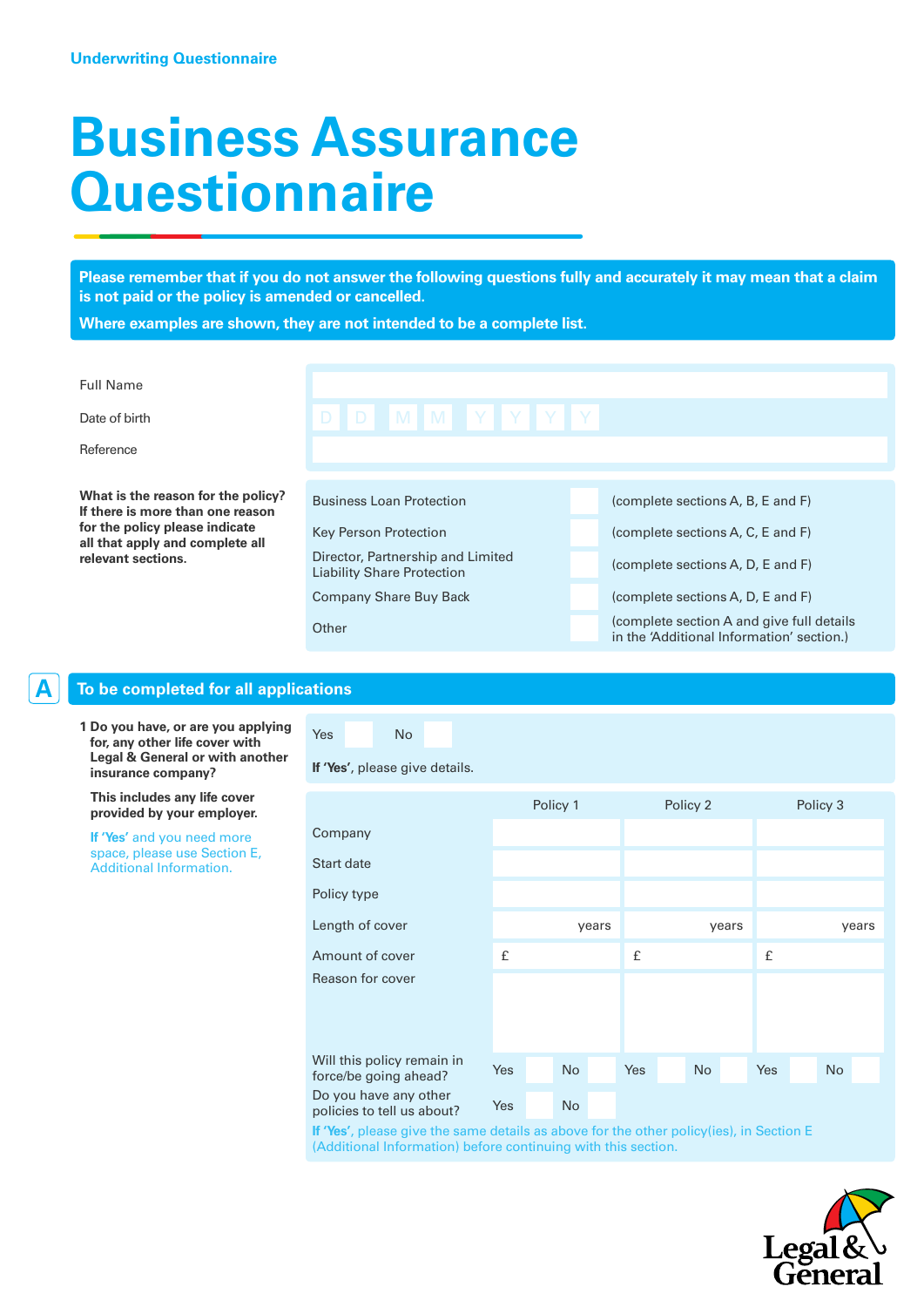## **A To be completed for all applications – continued**

**2 Do you have, or are you applying for, any other critical illness cover with Legal & General or with another insurance company?** 

 **If 'Yes'** and you need more space, please use Section E, Additional Information.

Yes No

Co

Sta

Po

Len

An Re.

for D<sub>o</sub> po

Trading name

Number of employees

### **If 'Yes'**, please give details.

|                                                                                        |     | Policy 1 |           |       |     | Policy 2  |       |     | Policy 3  |       |
|----------------------------------------------------------------------------------------|-----|----------|-----------|-------|-----|-----------|-------|-----|-----------|-------|
| Company                                                                                |     |          |           |       |     |           |       |     |           |       |
| Start date                                                                             |     |          |           |       |     |           |       |     |           |       |
| Policy type                                                                            |     |          |           |       |     |           |       |     |           |       |
| Length of cover                                                                        |     |          |           | years |     |           | years |     |           | years |
| Amount of cover                                                                        | £   |          |           |       | £   |           |       | £   |           |       |
| Reason for cover                                                                       |     |          |           |       |     |           |       |     |           |       |
|                                                                                        |     |          |           |       |     |           |       |     |           |       |
|                                                                                        |     |          |           |       |     |           |       |     |           |       |
| Will this policy remain in<br>force/be going ahead?                                    | Yes |          | <b>No</b> |       | Yes | <b>No</b> |       | Yes | <b>No</b> |       |
| Do you have any other<br>policies to tell us about?                                    | Yes |          | <b>No</b> |       |     |           |       |     |           |       |
| If 'Vee' please give the same details as above for the other policy (ies) in Section E |     |          |           |       |     |           |       |     |           |       |

**If 'Yes'**, please give the same details as above for the other policy(ies), in Section E (Additional Information) before continuing with this section.

#### **3 Business details**

**4 Please give turnover, gross profit and net profit (before tax) figures for the last three completed years. If the business has been trading for between one and three years, please provide figures for all completed years. If the business has been trading for less than one year, please provide projected figures.**

**5 Has a loss been reported in the last two years or is a loss due to be reported?**

 If you answer 'Yes' to this question please provide a copy of the last two years' reports and accounts.

 **Reports and accounts are also required when a certain amount of cover is reached. Please speak to your Financial Adviser to see if this applies to you.**

- **6 What is your exact shareholding in the business and the current value of that shareholding?**
- **7 Have you been investigated, arrested, charged, convicted or do you have a prosecution pending for any of the following? Bribery, Corruption, Counterfeiting, Embezzlement, Fraud, Money laundering, Tax evasion.**

 Please ignore any conviction that is spent under the Rehabilitation of Offenders Act.

Please tick only one answer.

|                   | Turnover     | Gross profit | Net profit (before tax) |
|-------------------|--------------|--------------|-------------------------|
| Most recent year  | $\mathbf{f}$ | £            | f                       |
| Last year         | £            | £            | £                       |
| Previous year     | £            | £            | £                       |
| Projected figures | £            | £            |                         |
|                   |              |              |                         |

How long has the business been trading? The months of the system of the system of the system of the system of the system of the system of the system of the system of the system of the system of the system of the system of

Yes No **If 'Yes'**, please give an explanation of why this occurred and give details of any action taken:

| Percentage of shares | $\%$                                                                     | Current value | £ |  |  |
|----------------------|--------------------------------------------------------------------------|---------------|---|--|--|
| Investigated         | Arrested                                                                 | Charged       |   |  |  |
| Convicted            | Prosecution pending                                                      | <b>No</b>     |   |  |  |
|                      | If you have been investigated, arrested or charged, please give details: |               |   |  |  |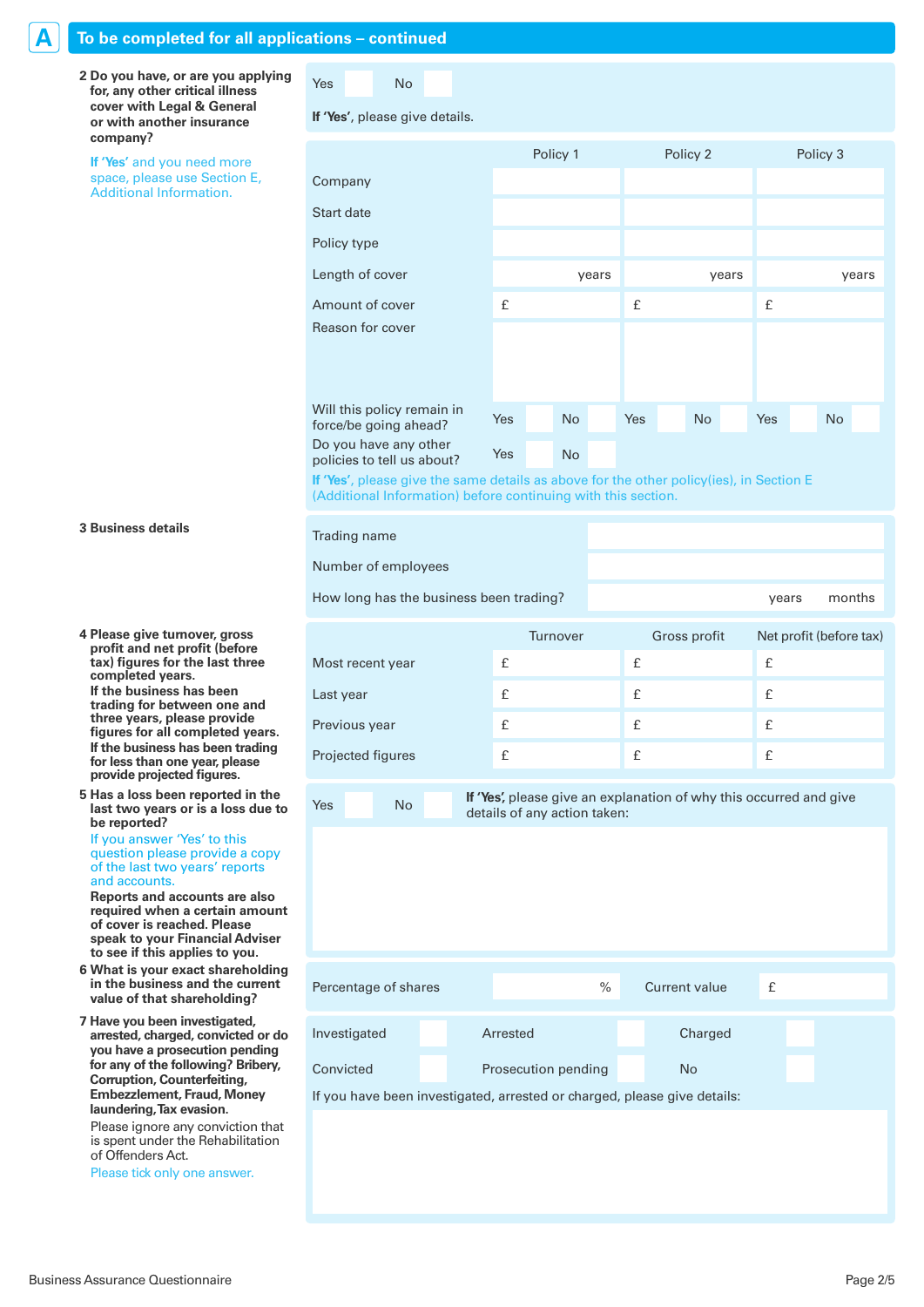| Β<br>To be completed for business loan protection                                                                                                                                                       |                                                                                                                                  |                                       |               |                             |           |
|---------------------------------------------------------------------------------------------------------------------------------------------------------------------------------------------------------|----------------------------------------------------------------------------------------------------------------------------------|---------------------------------------|---------------|-----------------------------|-----------|
| 8 Please give details of your<br>business mortgage/loan or<br>forward a copy of the full<br>and final loan offer from your<br>principal lender.                                                         | What is the reason for<br>your mortgage/loan?                                                                                    | <b>Business premises</b><br>Equipment |               | Expansion                   |           |
| For some applications, a copy of<br>your loan offer or the latest loan<br>statement of interest may need<br>to be provided. Please speak to<br>your Financial Adviser to see if<br>this applies to you. | If 'Other', please give details:                                                                                                 |                                       |               |                             |           |
|                                                                                                                                                                                                         | Name(s) of lender(s)                                                                                                             |                                       |               |                             |           |
|                                                                                                                                                                                                         | Name(s) of borrower(s)                                                                                                           |                                       |               |                             |           |
|                                                                                                                                                                                                         | Mortgage/loan amount £                                                                                                           |                                       |               |                             |           |
|                                                                                                                                                                                                         | Mortgage/loan term                                                                                                               | years                                 | Interest rate |                             | $\%$      |
|                                                                                                                                                                                                         | Does the term or amount of cover of this policy differ from the<br>mortgage/loan? If 'Yes', please explain why you require this: |                                       |               | <b>Yes</b>                  | <b>No</b> |
|                                                                                                                                                                                                         |                                                                                                                                  |                                       |               |                             |           |
|                                                                                                                                                                                                         | Type of mortgage/loan                                                                                                            | New or remortgage                     |               | <b>Existing arrangement</b> |           |
|                                                                                                                                                                                                         | Repayment basis                                                                                                                  | Interest only                         |               | Capital and interest        |           |
|                                                                                                                                                                                                         | If 'Other', please give details:                                                                                                 |                                       |               |                             |           |
| 9 Are any other policies being<br>taken out to cover this                                                                                                                                               | No<br>Yes                                                                                                                        |                                       |               |                             |           |
| mortgage/loan?                                                                                                                                                                                          | If 'Yes', please give details.                                                                                                   |                                       |               |                             |           |
|                                                                                                                                                                                                         |                                                                                                                                  |                                       |               |                             |           |
|                                                                                                                                                                                                         |                                                                                                                                  |                                       |               |                             |           |
|                                                                                                                                                                                                         |                                                                                                                                  |                                       |               |                             |           |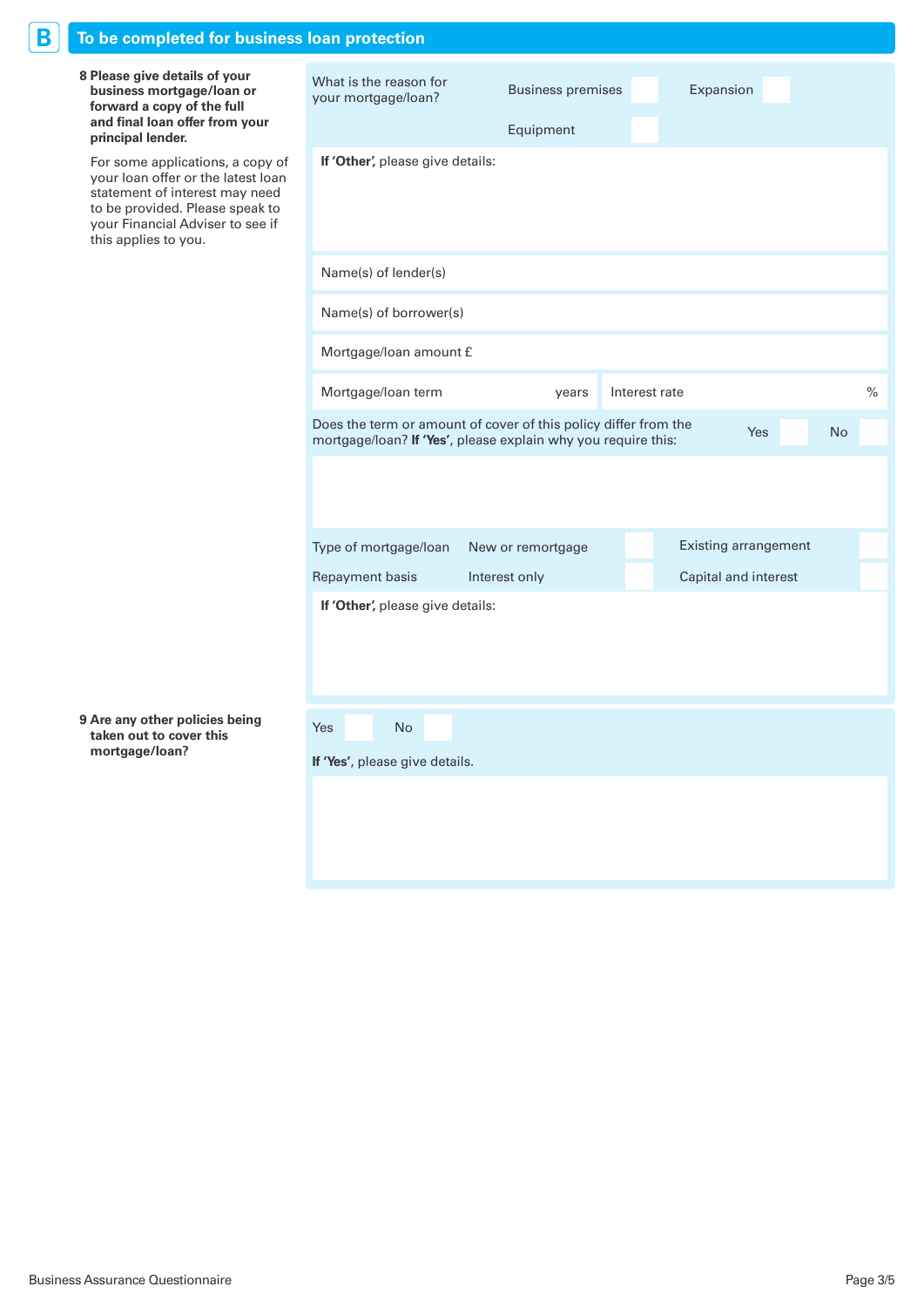| C | To be completed for key person protection                                                                                                                                                                               |                             |                                                                                                               |               |
|---|-------------------------------------------------------------------------------------------------------------------------------------------------------------------------------------------------------------------------|-----------------------------|---------------------------------------------------------------------------------------------------------------|---------------|
|   | 10 What is the total remuneration<br>(including dividends, bonuses<br>etc) that you have received in<br>each of the last three years?                                                                                   | Current year:<br>Last year: | £<br>£                                                                                                        |               |
|   |                                                                                                                                                                                                                         | Previous year:              | £                                                                                                             |               |
|   | 11 What type of work are you<br>engaged in?                                                                                                                                                                             |                             |                                                                                                               |               |
|   | 12 Please explain the effect<br>your loss would have on the<br>business.                                                                                                                                                |                             |                                                                                                               |               |
|   | For example, profits may reduce,<br>key contacts may be lost or you<br>may be the guarantor of a loan.                                                                                                                  |                             |                                                                                                               |               |
|   | 13 Please explain how you have<br>calculated the amount of cover<br>that you need.                                                                                                                                      |                             |                                                                                                               |               |
|   | For example, this may be<br>the expected loss of profits<br>multiplied by the number of<br>years that it would take the<br>business to recover.                                                                         |                             |                                                                                                               |               |
|   | 14 Is the business taking out any<br>other key person policies, on<br>you or any other key person,<br>or are there any other policies<br>already in force, with another<br>insurance company and/or<br>Legal & General? | Yes<br><b>No</b>            | If 'Yes', please give full details:                                                                           |               |
|   | If 'Yes', please give full details<br>including amount of cover,<br>contract types and provider(s)<br>names.                                                                                                            |                             |                                                                                                               |               |
|   | If you need more space, please<br>use Section E, Additional<br>Information.                                                                                                                                             |                             |                                                                                                               |               |
|   | 15 What proportion of the<br>business net profit can fairly be<br>attributed to you?                                                                                                                                    |                             |                                                                                                               | $\frac{0}{0}$ |
| D | To be completed for director and partnership share protection                                                                                                                                                           |                             |                                                                                                               |               |
|   |                                                                                                                                                                                                                         |                             | Director Share, Partnership Share, Limited Liability Partnerships (LLP) and Company Buy Back Share Protection |               |
|   | 16 What is the total value of the<br>business and how has this<br>value been calculated?                                                                                                                                | £                           |                                                                                                               |               |
|   | Please include full details of<br>the calculations, for example<br>Price Earnings (PE) ratios, asset                                                                                                                    |                             |                                                                                                               |               |

| 17 Are any policies being taken       |
|---------------------------------------|
| out on other shareholders,            |
| partners or members, with             |
| <b>Legal &amp; General or another</b> |
| insurance company?                    |

values taken into account.

If 'Yes', please provide details of all applications and state if any of these are with Legal & General. If you need more space, please use Section E Additional Information.

**18 Does the shareholder agreement (cross option or similar) specify the outcome in the event of a critical illness?** Only answer this question if

the policy you are taking out includes critical illness.

| Yes | No | If 'Yes', please give full details |  |
|-----|----|------------------------------------|--|
|     |    |                                    |  |
|     |    |                                    |  |
| Yes | No | If 'No', please tell us why.       |  |
|     |    |                                    |  |